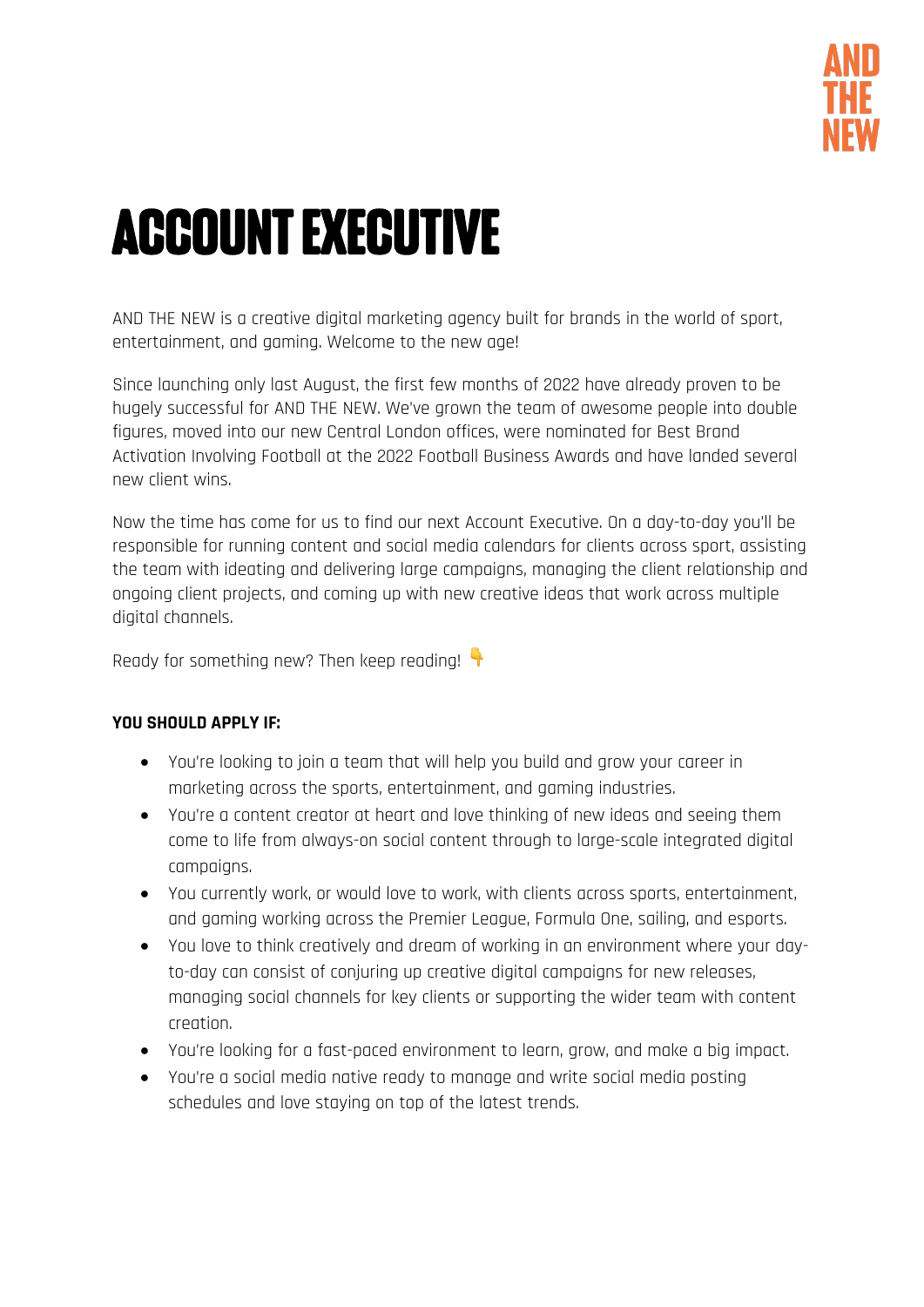

## **WHAT'S THE LOWDOWN?**

We're looking for an up-and-coming Account Executive to join our growing team. You'll be integral to the day-to-day operation of the business, supporting across client accounts focused on sports-focused clients within the agency, with responsibility for the client-agency relationship.

As our new Account Executive, you'll be tasked with managing varying projects, creating content, distributing and executing campaigns and reporting on our impact and success. Working as part of a small team, you'll be given a huge amount of autonomy with the required level of support. You'll be expected to think of, and bring to life, new ideas to help our clients smash their objectives.

We're looking for someone who is highly proactive, hungry to learn, loves all things sport, entertainment, and gaming, and who sees themselves creating award-winning creative digital and social media campaigns,

## **RESPONSIBILITIES:**

- Be a key team member and driving force behind delivering our ongoing projects, workstreams, and campaigns for our clients in the esports and gaming space.
- Ensure all projects are managed and delivered on time and to the highest quality for your client accounts. This may include preparing for content filming days, planning social media campaigns or developing larger integrated digital sales campaigns.
- Keep on top of all client updates, communications, reporting, and status documents.
- Plan and execute daily/weekly/month content schedules that bring our strategies to life for our clients, often managing multiple content calendars across multiple social channels.
- Schedule, write, and distribute social media content built to engage fans and target audiences.
- Support the wider team across brainstorming, researching, managing content plans, scheduling assets, reporting and tagging.
- Analyse and report on performance across all digital channels, using findings to shape future direction of content formats, campaigns, and strategies.
- Create client-ready documents from pitching ideas and responding to briefs to reporting and presenting results.